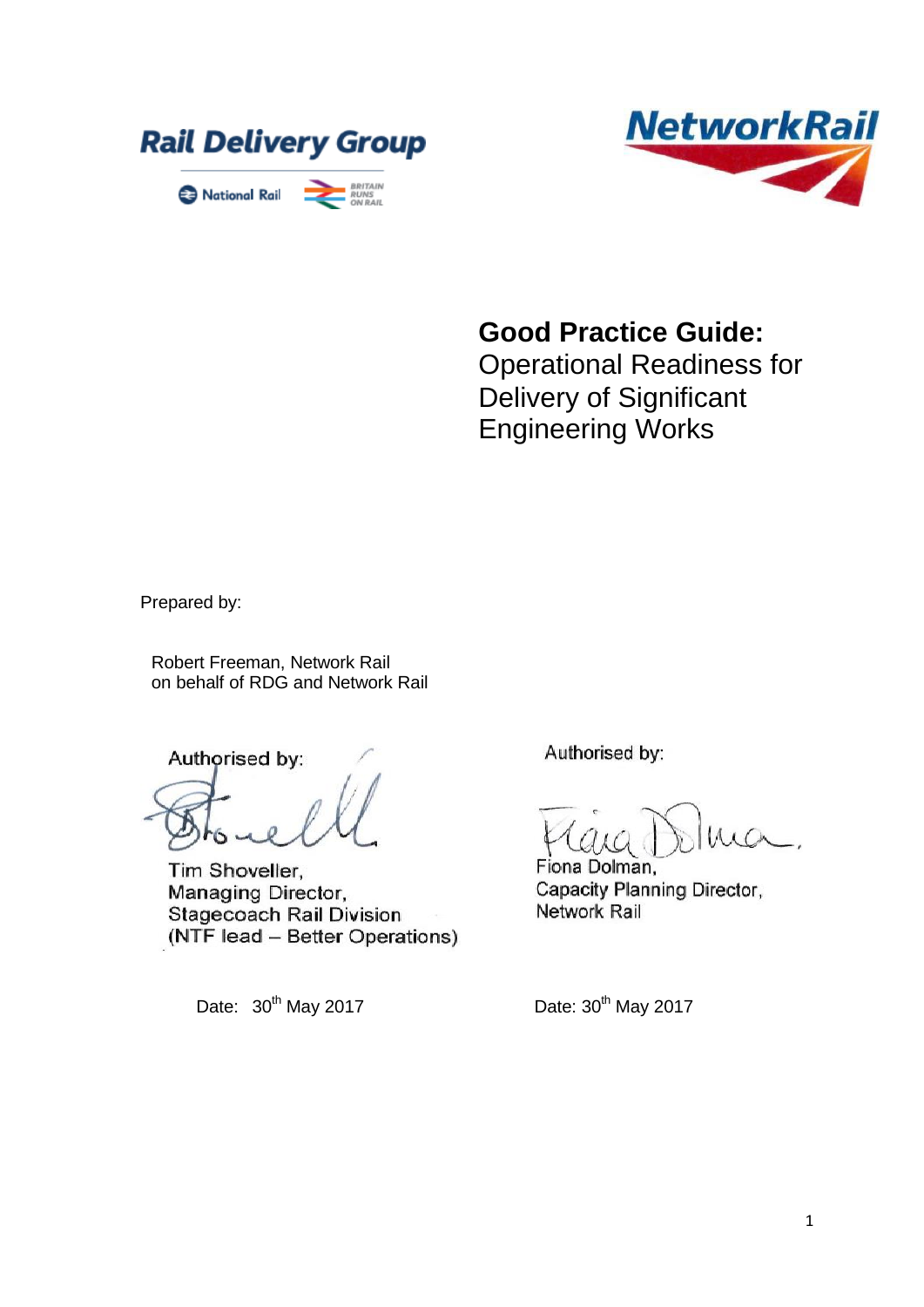| Good Practice Guide |
|---------------------|
| OPSGPG99            |
| Date: June 2017     |
| Page 2 of 10        |
|                     |

# **Contents**

|        | <b>Section Description</b>             | Page |
|--------|----------------------------------------|------|
| Part A |                                        |      |
|        | <b>General Changes &amp; Additions</b> | 3    |
|        | Acknowledgements                       | 3    |
|        |                                        |      |
| Part B |                                        |      |
| 1      | Purpose                                | 5    |

| $\overline{1}$ | Purpose                               | 5  |
|----------------|---------------------------------------|----|
| $\overline{2}$ | Scope                                 | 5. |
| $\overline{3}$ | Objective                             | 5  |
|                | 4 Definitions and Glossary            | 6  |
|                | 5 Principal Requirements - Planning   | 6  |
|                | 6 Principal Requirements – Operations | 12 |
|                |                                       |    |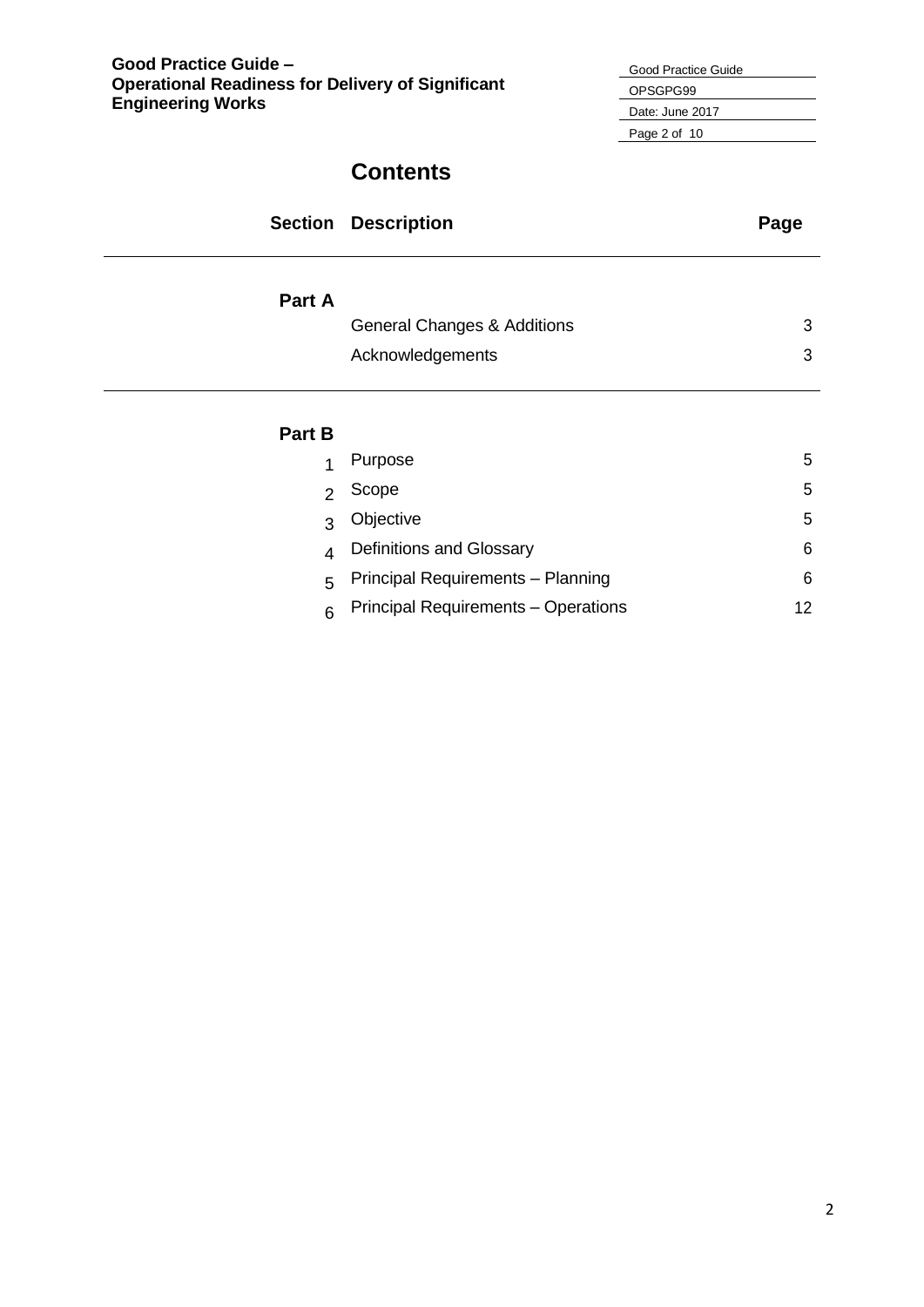| Good Practice Guide |
|---------------------|
| OPSGPG99            |
| Date: June 2017     |
| Page 3 of 10        |

# **Part A**

**This section identifies the main changes incorporated into the G o o d P r a c t i c e G u i d e - Operational Readiness for Delivery of Significant Engineering Works.**

This is a new document. Therefore there are no changes in this document relative to a previous version.

This document is edition 0.1 (Draft) of this Good Practice Guide (GPG). When it is formally published it will be labelled as version 1.0, and it will be updated after each significant lessons learned from delivery of significant engineering works, whether after Christmas / Bank Holiday work, or after complex or significant scale works throughout the calendar year.

## **Responsibilities**

This Good Practice Guide is made available to all member companies of the Railway Delivery Group, and to Network Rail. Recipients should ensure that copies are made available as required to those within their own organisations for which its content is relevant.

## **Explanatory Note**

This Guide is intended to reflect good practice and is advisory only. The extent to which a receiving organisation chooses to comply with any or all of its contents is entirely at its own discretion.

# **Supply**

This is not a Controlled document. Copies (both printed and electronic) may be obtained from the RSSB website after publication date.

# **Acknowledgements**

Thanks go to the following people for their contribution and input into the development of this GPG:

**Oliver Bratton,** Operations Director, MTR Cross Rail **Andrew Murray,** Head of Railway Performance & Operations, DfT **Andrew Pennington,** Head of Planning South Western Railway Alliance **Andrew Dutton**, Programme Manager, Network Rail Western Route **Chris Gee**, Performance Manager, Network Rail LNE/EM Route **Andy Miller**, head of Integrated Performance, ScotRail Alliance **Iain Flynn,** Rail Delivery Group **Paul Gilbert**, Director Operations, National Supply Chain Network Rail **Paul Ashton**, Professional Head of Operations, Network Rail **Vince James**, DPI Programme, Network Rail **Phil James**, Current Operations Manager, Network Rail LNW Route

**Dominic Medway,** Operational Performance & Analysis Manager, NR Rail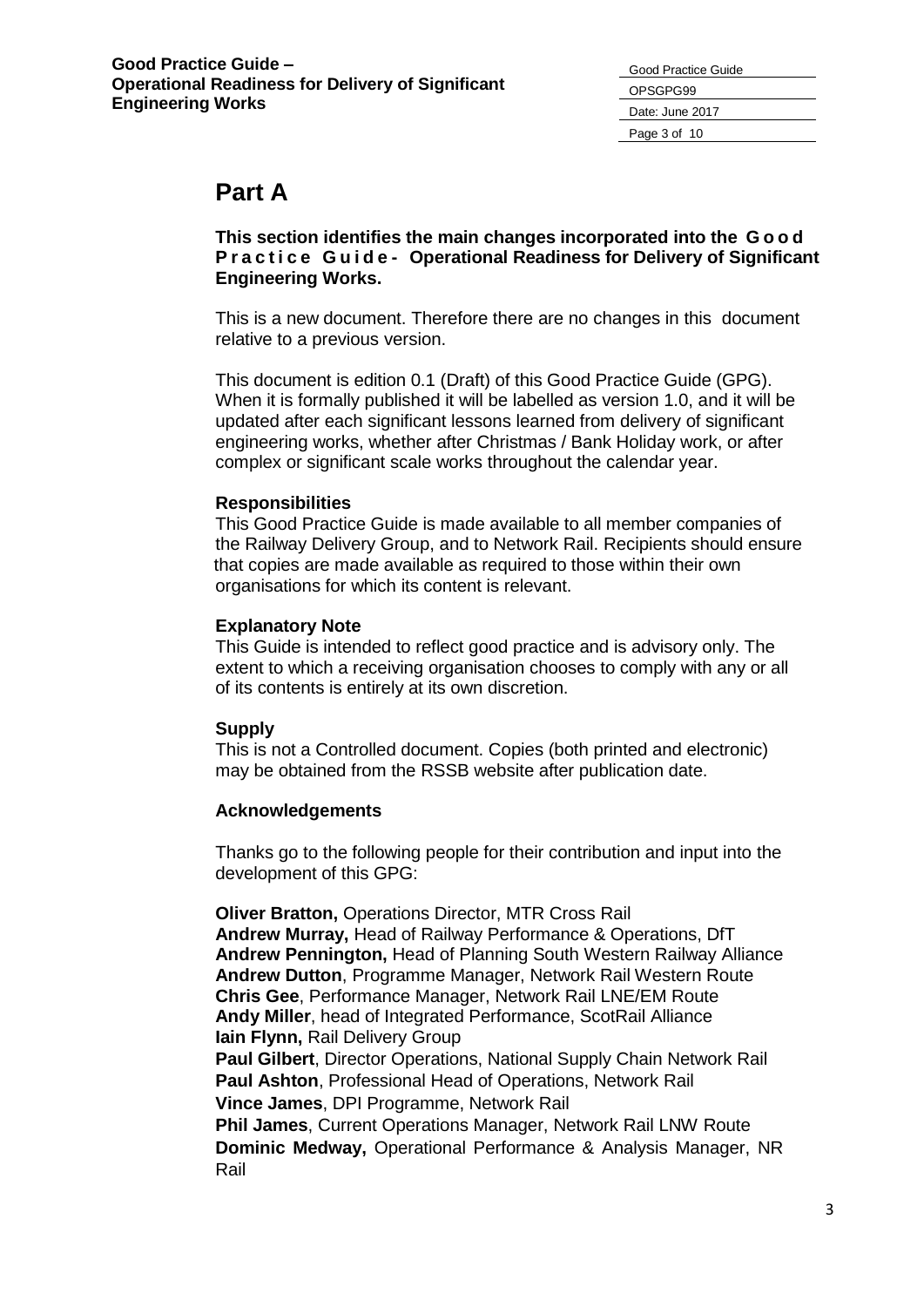Good Practice Guide OPSGPG99 Date: June 2017

Page 4 of 10 **Michael Thomas**, Performance Manager, Network Rail Wales Route **Kerry Marchant**, Project Manager (Change), Network Rail IP **John Gill**, Infrastructure Services Director, Network Rail **Luke Gregitis,** Amended Schedule Planning Manager, Network Rail

Recognition is also given to the value derived from pre-existing lessons learned reports including:

*"Conclusions and recommendations from the investigation into the Easter 2013 train service performance issues at Reading" 3 rd June 2013*

*"A review into the causes of passenger disruption affecting King's Cross and Paddington station services on 27 December 2014" 12th January 2015*

*"Review into Passenger Disruption affecting London Bridge following works at Christmas 2014" April 2015*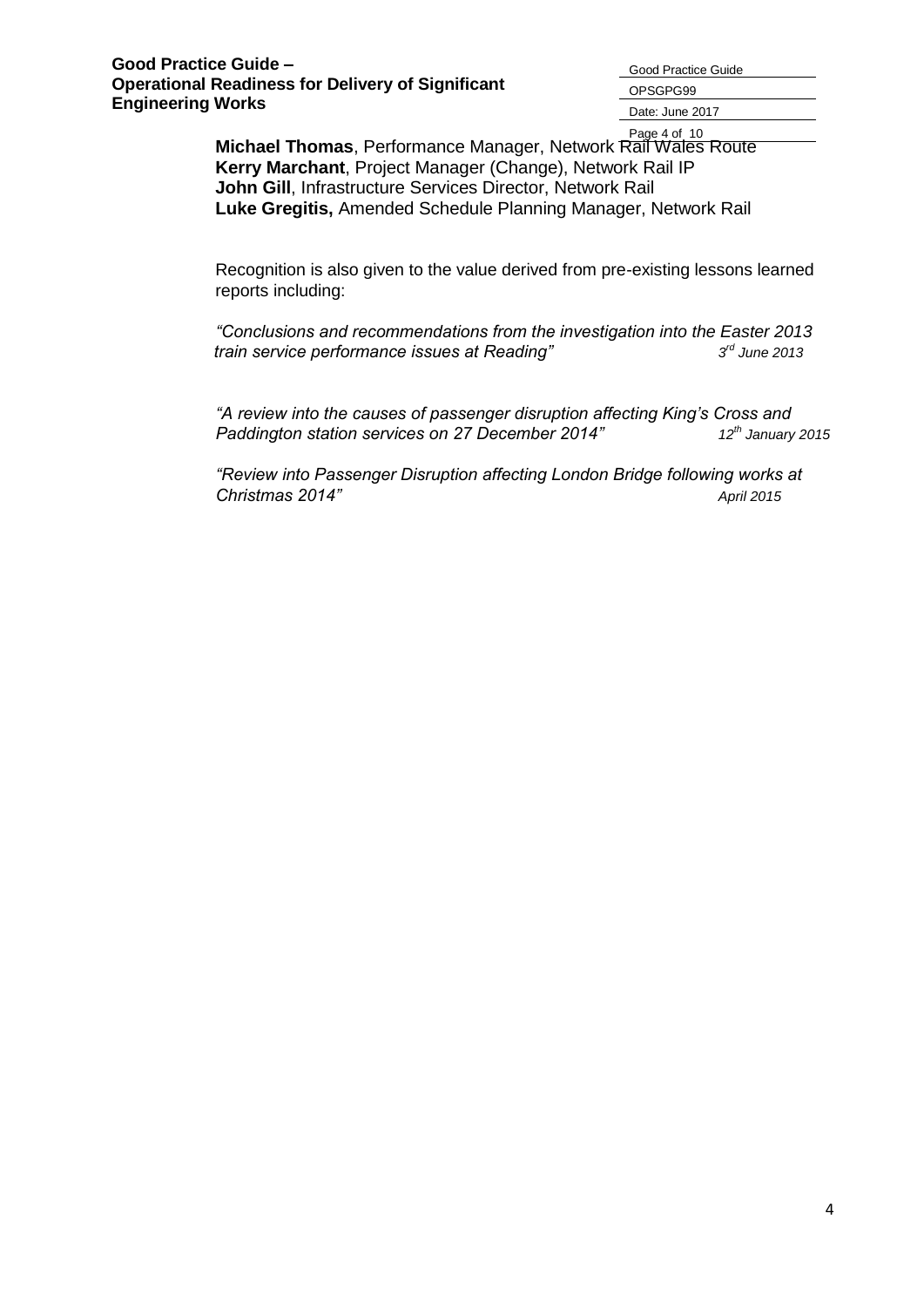| Good Practice Guide |
|---------------------|
| OPSREAD/GPG99       |
| Date: June 2017     |
| Page 5 of 10        |

# **Part B**

- **1. Purpose** This document has been developed to provide a best practice guide for the industry to use when preparing for the delivery of significant engineering works. This guide draws upon experience following good or bad planning and delivery, and has incorporated lessons from a number of high profile lessons learned from recent years.
- **2. Scope** This document has been developed to be used by all passenger and freight operators, as well as Network Rail. The content of this Good Practice Guide should be considered when planning for the delivery of significant engineering work. Use of the process is not limited solely to the big blockades, but should become an input when considering operational readiness and contingency plans for all material engineering work delivery.

This Good Practice Guide does not focus on the technical development of the p ossession or worksite plans, except where they touch directly on operational issues. It focuses on the activities that should be in place to support and enable successful operational delivery immediately before, during and after delivery of significant engineering work. Consideration must be given to both planned and unplanned circumstances.

This Good Practice Guide has not been written at a detailed level, and is only designed as a prompt to encourage a wider range of considerations to be made in advance of the delivery of significant engineering works.

**3. Objective** To minimise disruption to passengers and end freight customers when significant engineering works are delivered, and to consistently deliver the operational timetable and committed performance levels through effective operational and project planning.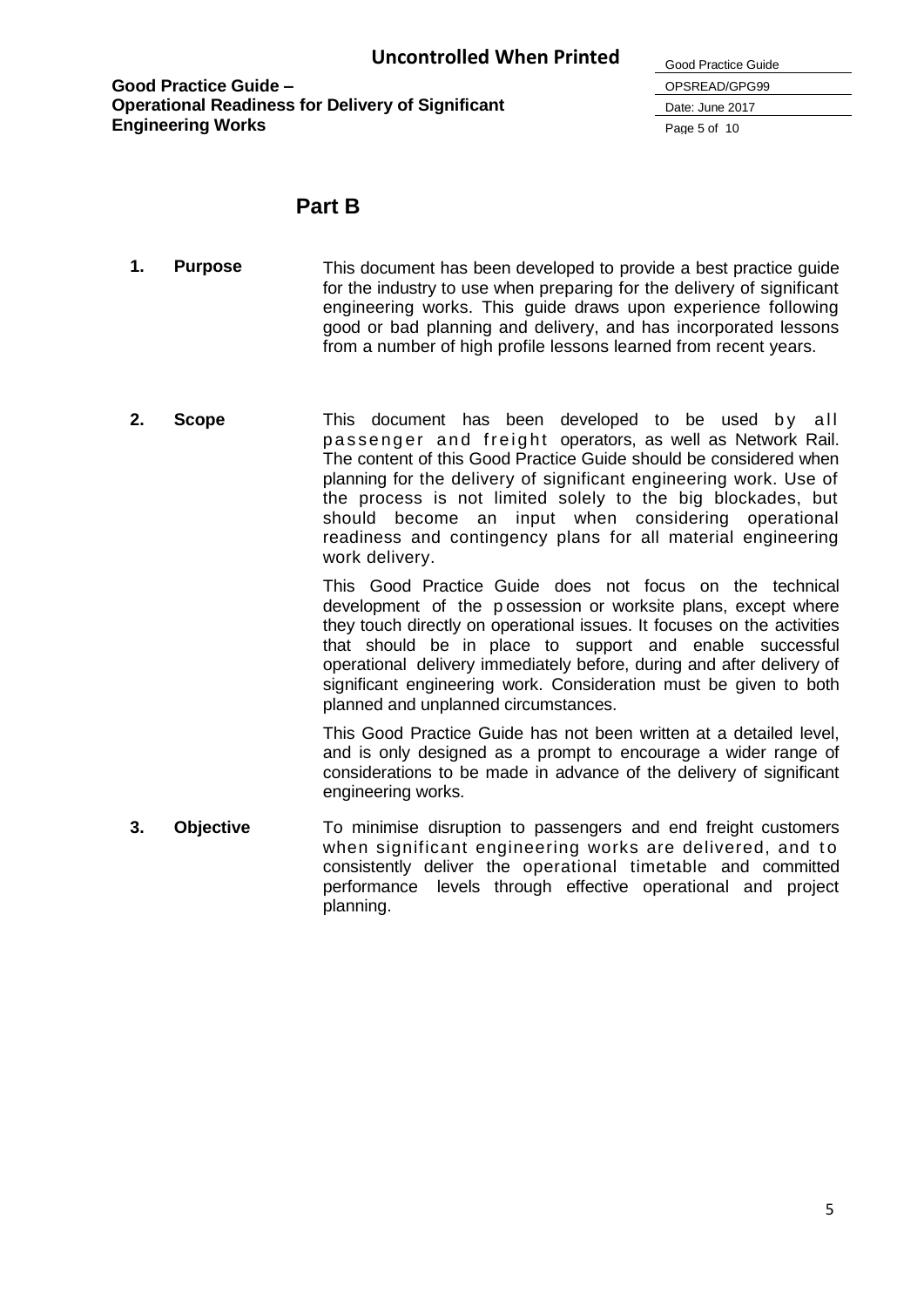

# **4. Definitions and 4.1 Significant engineering work**

**Glossary** There is no precise definition of 'Significant engineering work'. It is not as simple as a measure of possession duration, yardage, cost or complexity. The intention is that the bigger, more complex possessions, which by nature present the biggest risk to passenger disruption, will utilise this Good Practice Guide in order to improve their readiness. Factors to be taken into account when considering whether to invoke this Good Practice Guide would include the volume of passengers disrupted, adequacy of road and rail diversionary routes, cutting off a major berthing or train crew depot and impacts on key terminal such as airport, docks, interchange locations.

# **5. Principal**

#### **5.1 Risk management**

**Requirements – Planning** A Quantitative Schedule Risk Assessment, or recognised equivalent, must be undertaken by the Sponsoring and Deliverer organisations in order to test the operational risks to train services at all stages of the planned engineering work. There must be a clear understanding of the confidence that is in place for all aspects of the operational plan, and for contingency plans in the event of disruption.

> The Delivering Work Within Possession (DWWP) process and associated readiness reviews should prompt a conscious decision as to whether this Good Practice Guide should be invoked.

> This Good Practice Guide should be taken into consideration by the Route Business Timetable Change Advisory Group (TCAG) and associated Timetable Change Risk Advisory Group (TCRAG) processes in terms of better informing the reviews of any additional issues or opportunities for improved operational readiness for the timetable change and engineering delivery.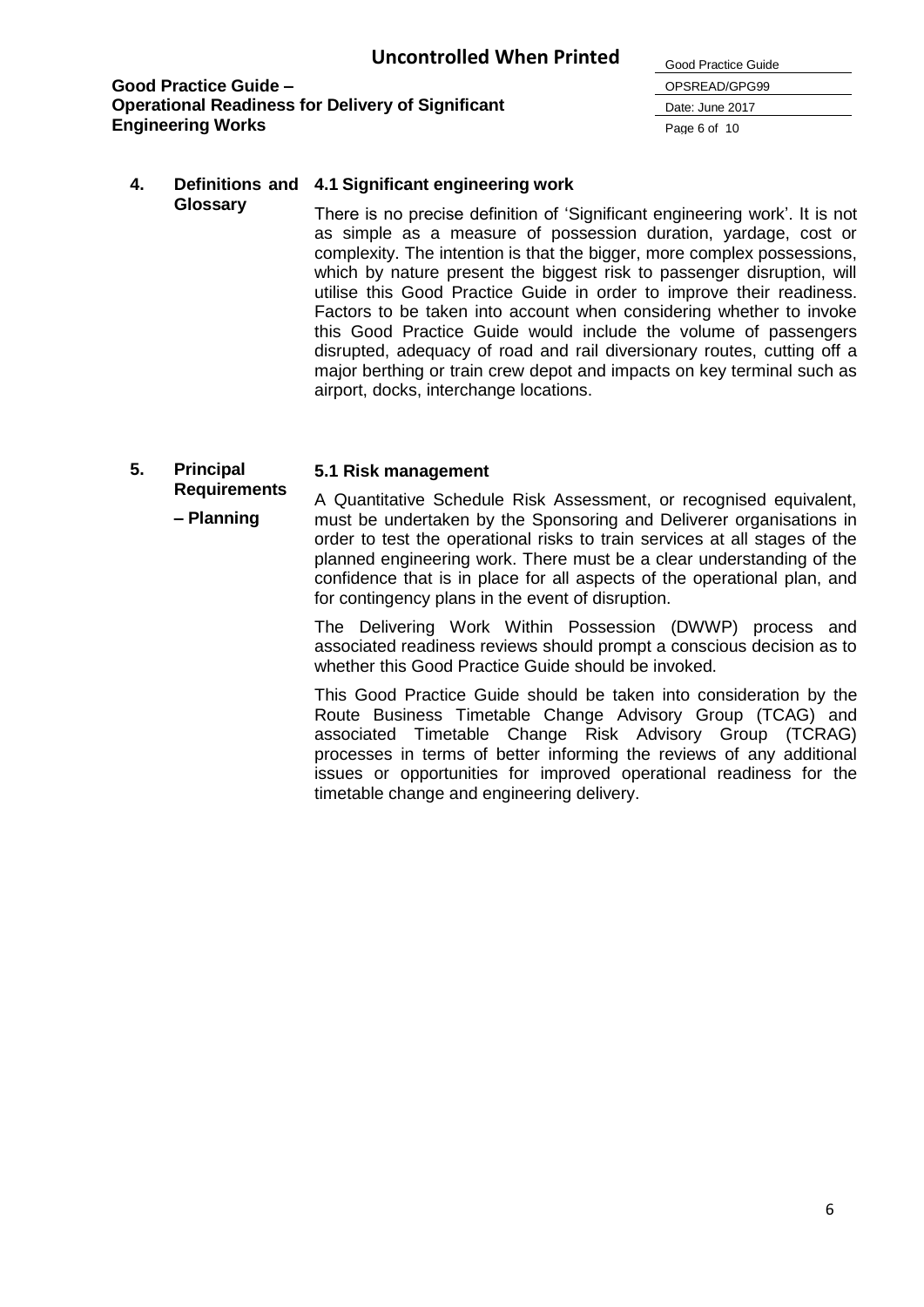Good Practice Guide OPSREAD/GPG99 Date: June 2017 Page 7 of 10

#### **5.2 Compliance with the 'Delivering Work Within Possessions' (DWWP) process and other Standards**

This Good Practice Guide is intended to be complementary to the DWWP Standard NR/L3/INI/CP0064 issue 5 and Standards NR/L2/OPS/202 and NR/L3/OPS/303.

All recommended and mandatory steps within the Standards must have been followed in the lead up to the start of the possession. Communications plans, contingency plans, risk mitigations and engineering train crew plans will all be treated with the same level of nationwide cross-project scrutiny and planning as other resources in short supply, such as signal testers and overhead line engineers.

Where major signalling works or multi-disciplinary works are being undertaken, consideration will be given to providing additional contingency time for the validation process.

When contingency plans are reviewed through the readiness reviews, they will be tested for multiple scenarios including different durations of over-run, fast line or slow line blocks or all line block. Every effort must be made to minimise the development of contingency plans from scratch on the day.

Readiness reviews will establish that any new equipment required in delivery of the engineering work has been tested in an off-the-railway environment before it is used on live railway work.

#### **5.3 Review and acceptance of the Timetable**

The Route, TOCs, FOCs and System Operator's Capacity Planning team must reach an agreement on the service specification, agreeing what the operators must bid at T-18 to satisfy passenger and freight demand within the available capacity. Risks and assumptions must be tested before the timetable is developed, so this work needs to be undertaken early enough in the access planning process to enable agreement to be reached alongside the Engineering Access Statement publication, and tested for viability alongside capacity studies. Evaluation can take place using several different methods including studies on capacity and use of train operator's simulator tools. The robustness of timetable bids must be compliance checked alongside available capacity for both planned and contingency operations.

Route Operations and the System Operator Capacity Planning teams must co-operate in order to gain an understanding of the safety and performance implications of any impact to signaller workload resulting from compromises in the developed timetable.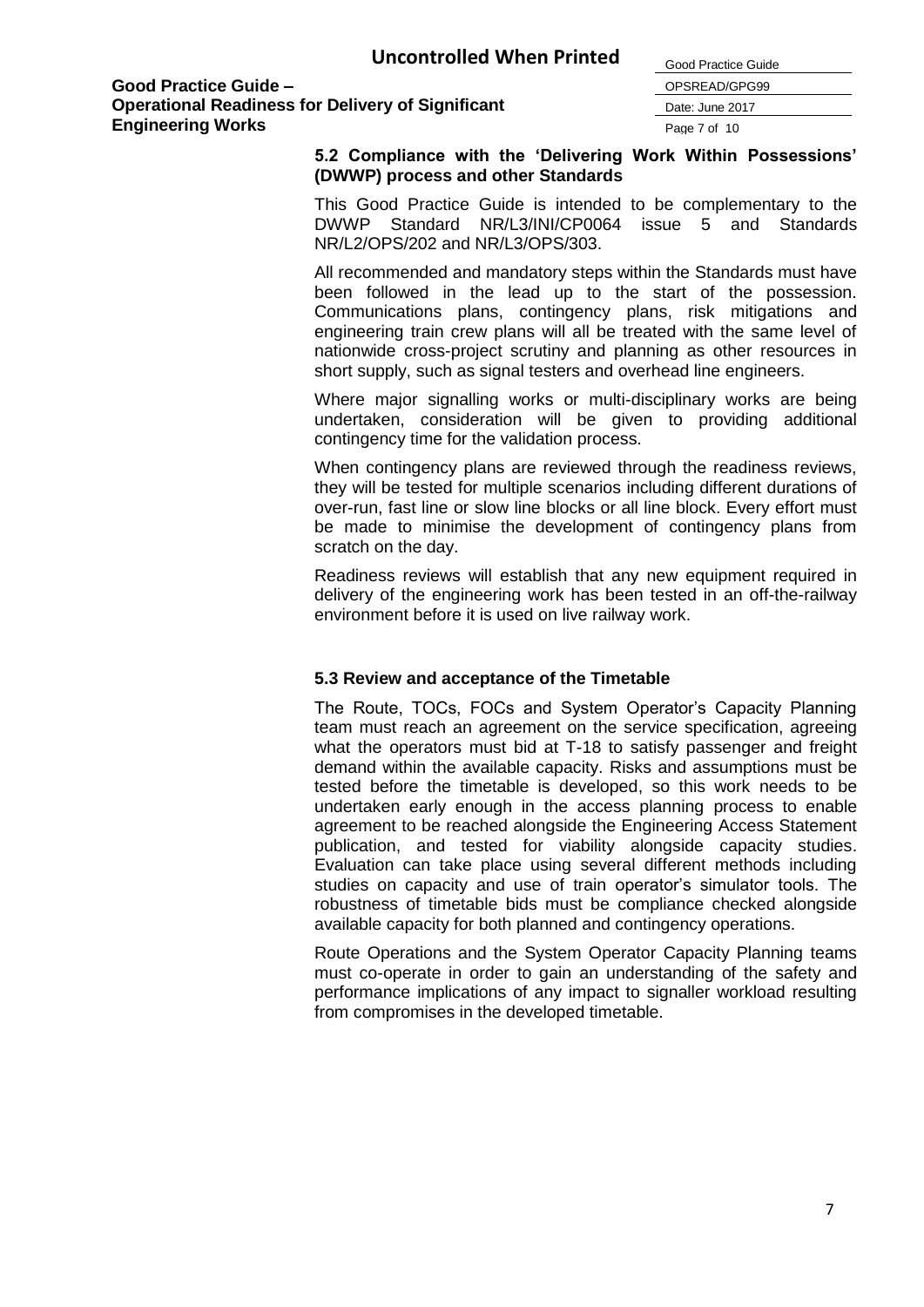| Good Practice Guide |
|---------------------|
| OPSREAD/GPG99       |
| Date: June 2017     |
| Page 8 of 10        |

#### **5.4 Development of an appropriate operational plan**

A realistic operational plan must be developed to match each stage of work, and potentially changing state of available infrastructure. Where the infrastructure capability and operational plans do not deliver the aspirations of the customers, this must be communicated early. Either an informed decision must be made as to whether the operational plan remains acceptable, or the industry must fully resource any available mitigating actions to de-risk delivery.

## **5.5 Resource Planning**

Operational resources, including traction, train crew, station staff, fleet maintenance staff, buses, handsignaller, signalling staff and general management must be competently planned to ensure that the engineering work plan itself, but also the associated operational plan is deliverable.

Where alternate routes are brought into use it is critical that the implications of driver route knowledge are understood early enough to influence the capability. This must also be tested through the risk management process. Best use of drivers (and other scarce resource) must be considered and planned at whole network level in order to evaluate the true risk.

Train Operators must consider the resource implication of route knowledge training. Network Rail delivery projects can potentially assist with the production of virtual reality route learning; TOCs need to be able to demonstrate that all drivers will be trained. This needs to consider a number of factors including leave arrangements and overtime. Given that most major works coincide with periods of peak holiday, potential risks of crew non-availability can be significant.

# **5.6 Freight plans**

The plan for freight services must be locked down with as much rigour as for passenger services.

#### **5.7 Depots and outstabling**

Major blocks will often increase pressure of depot resources and/or remove access to stabling locations. The implications of both are important as fleet reliability must not be put at risk as a result of major blocks. Operators must demonstrate that there will not be a long term impact on fleet examinations or fleet availability. It cannot be acceptable simply to identify that Operators can 'cope' with the block.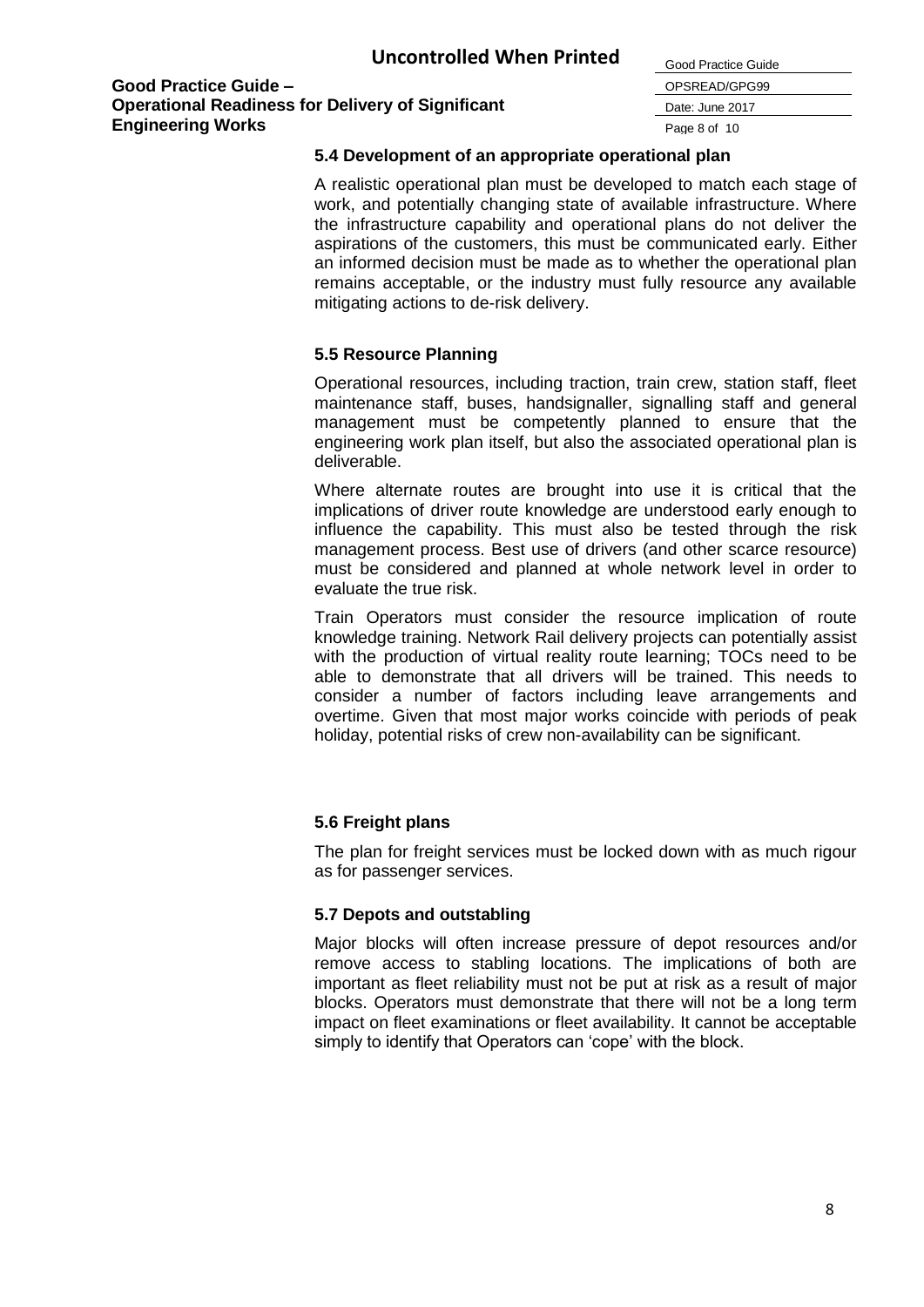| Good Practice Guide |
|---------------------|
| OPSREAD/GPG99       |
| Date: June 2017     |
| Page 9 of 10        |

#### **5.8 Use of the Network Code**

The timeline and process for access and timetable planning is fully described in the Network Code Part D. All parties must be aware of roles and responsibilities, with a clear understanding of the constraints and opportunities that the contract presents.

l.

#### **5.9 Contingency plans**

Minimising disruption to passengers and freight traffic lies at the very heart of industry planning. Contingency plans must take consideration of every aspect of the industry operation, and must be tested against a range of scenarios.

An assessment of the performance of the trainplan must be undertaken including peer review of the timetable and its associated resourcing and delivery arrangements alongside. Where possible performance modelling of the timetable(s) proposed for use during works delivery and the final timetable after hand back must be used to strengthen confidence. This must include normal running and scenarios in perturbation. Appraisal of how the most constrained section of route can deal with disruption, including where trains can be turned back, held in sidings, must be incorporated in the modelling assumptions. If modelling is not possible consideration should be given to the use of signalling simulators or ARS type systems to prove the timetable before operation.

Where a station has alternate modes of transport available, these should be considered within the contingency plans, with collaboration with the relevant transport authority.

#### **5.10 Signaller and Controller briefings**

Major blockade timetables, typically >54 hours, must be briefed to signallers and controllers well before delivery in order that they understand how the timetable was designed to work, and to enable a wider peer review of operational impact before the day of operation.

Where a signal box simplifier is required for the relevant timetable(s), the relevant local or Capacity Planning function must be commissioned to produce it as part of the readiness planning.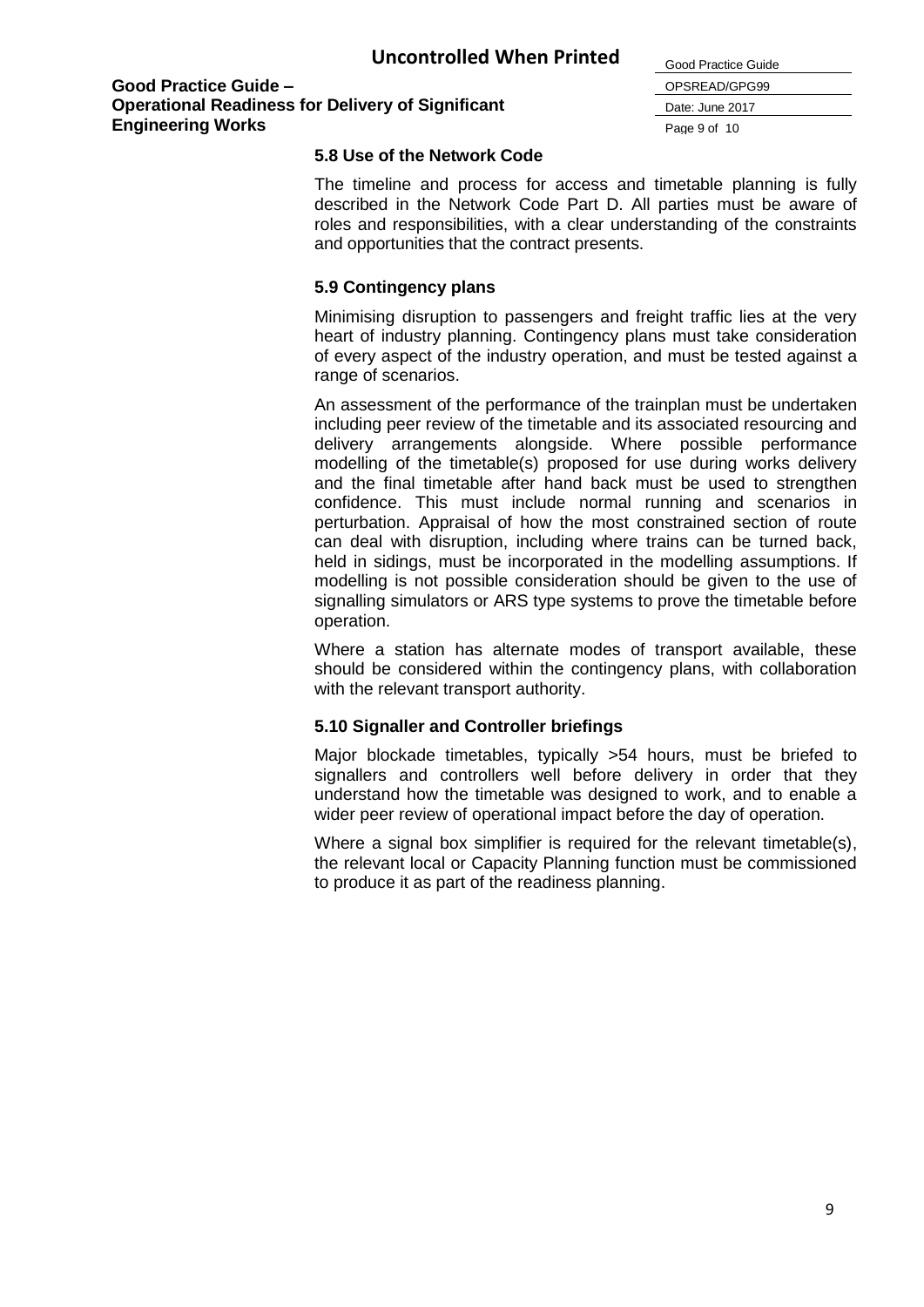| Good Practice Guide |
|---------------------|
| OPSREAD/GPG99       |
| Date: June 2017     |
| Page 10 of 10       |

#### **5.11 Station mitigations and station resource plans**

Major possessions will often mean that stations that are not a terminal station or high volume railhead, suddenly see a greater number of terminating services and higher volume of passengers interchanging between rail and onward transport. This brings risk in terms of both pedestrian flow and passenger information. Operators should demonstrate that they have considered the risks around passenger flow, crowding and information and have developed a resource plan to control the risk.

Major possessions can also see a migration of large volumes of passengers between major stations. For example, closure of St.Pancras can see high volumes of passengers directed towards Kings Cross. Operators and Network Rail must demonstrate that they have adequately considered the risk in terms of both passenger flow and information and demonstrate resource plans to control that risk.

The Joint Emergency Services Interoperability (JESIP) principles would enhance the resolution of issues with passenger flows during perturbation scenarios by improving the accuracy and dissemination of information.

#### **5.12 Passenger Information**

Good, timely and accurate passenger information is essential at all times, but when there is disruption to delivery of the operational plan it becomes significantly more important. The plan for delivery of the engineering work, and for the operational plan on the day, must incorporate plans for delivery of passenger information for all eventualities.

Where new infrastructure is being introduced that impacts a station layout, passenger flows, crowding risks and location of Customer Information Systems must be specifically planned.

For the larger engineering works the customer service plans may involve the use of additional resources to support the delivery and commissioning period. In these instances all customer service teams must have a suitable understanding of their role, and knowledge of local train services, such that they are able to add real value whether the operation goes to plan or is delivered in disruption. Alternate operators, alternate routes and relevant local geography and train service options must all be well understood by all customer service resources.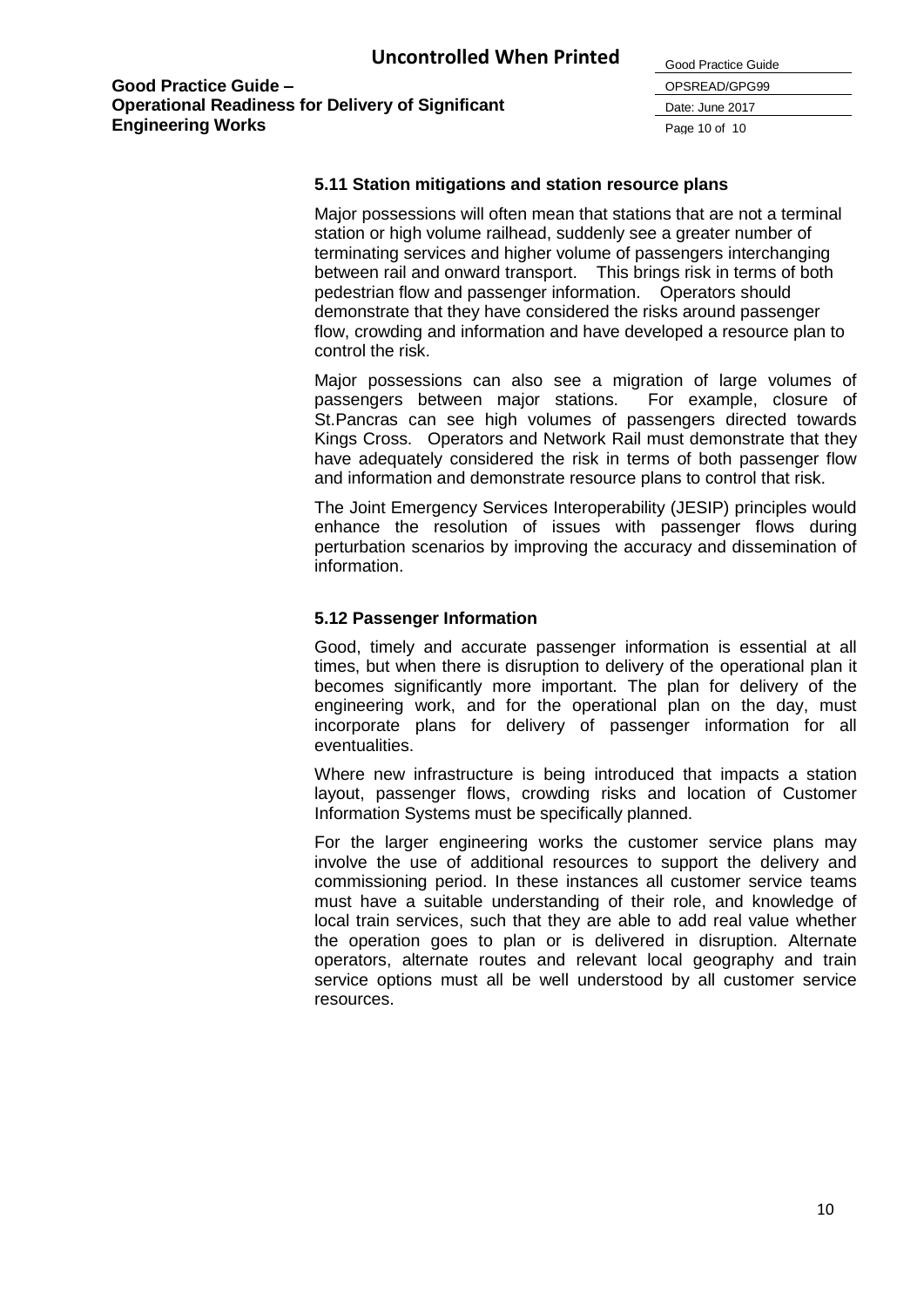| Good Practice Guide |
|---------------------|
| OPSREAD/GPG99       |
| Date: June 2017     |
| Page 11 of 10       |

#### **5.13 Removal of asset and resource reliability risks**

Delivery of engineering work inevitably creates risk to the operational railway. Every effort must be made to remove asset reliability risks by identifying critical assets before work delivery, and if necessary undertake and strengthening maintenance work to reduce the risk of asset incidents.

At critical stages of work delivery opportunities to have additional fault teams and potentially usable hot spares (relating to infrastructure assets, traction, train crew, buses etc) must be identified and planned. The deliverer must have relevant agreement in place with Route asset owners regarding provision of 'aftercare' for new infrastructure after hand back.

#### **5.14 Use of new products**

Risk of new products being delivered onto the railway system as part of the engineering work delivery must be identified, and the adequacy of acceptance assurance processes must be challenged.

## **5.15 Communications**

Nominated individuals should be identified as part of the overall plan to ensure that any necessary contact with the media is undertaken effectively.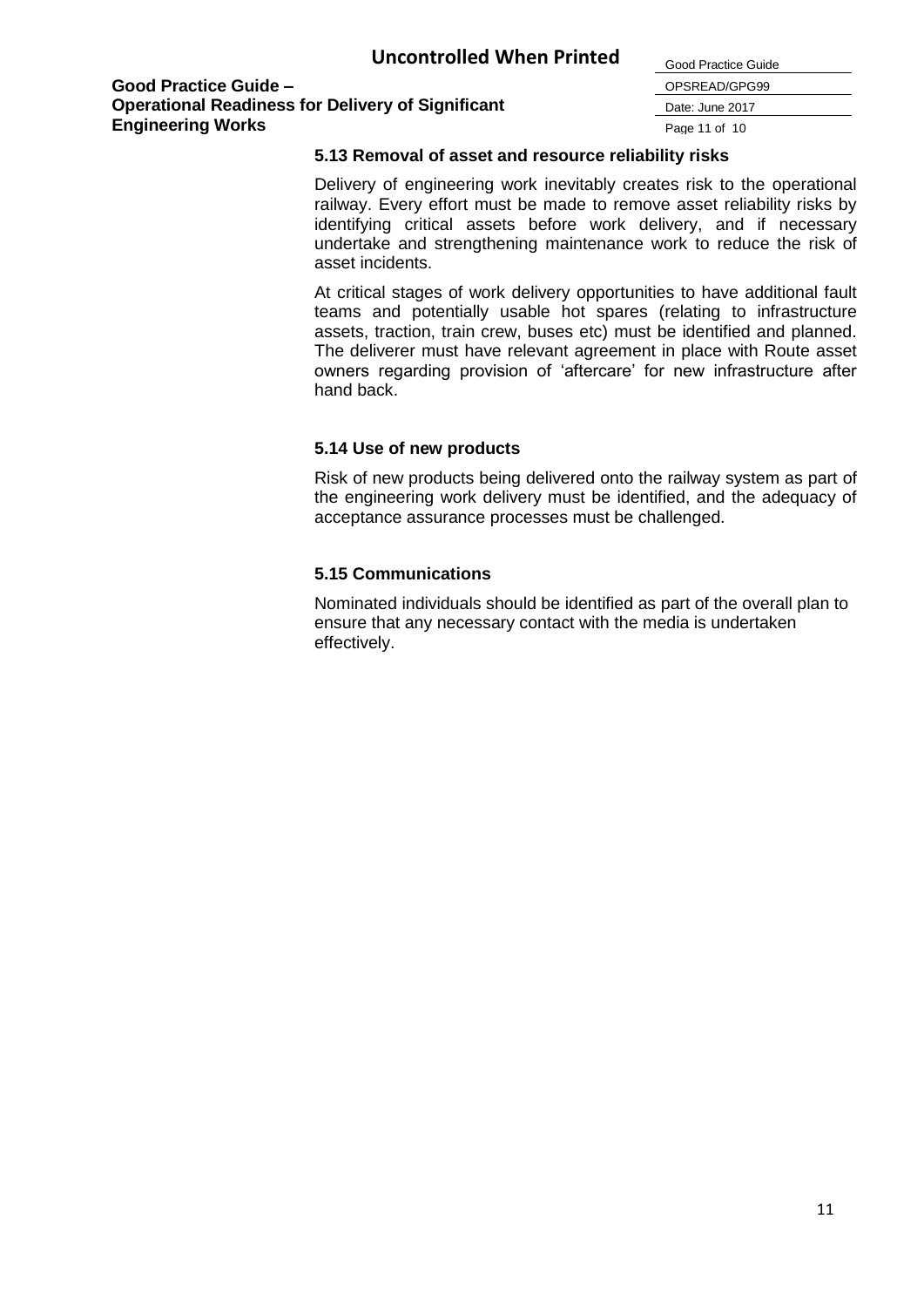| Good Practice Guide |
|---------------------|
| OPSREAD/GPG99       |
| Date: June 2017     |
| Page 12 of 10       |

**6. Principle 6.1 Planned availability of incident response**

> **requirements – Operations** The operational plan, developed to deliver train services alongside delivery of significant engineering work, must incorporate a clear command structure in the event of operational issues. Management presence in key locations is essential to minimise negative impact when there are disruptive events. The industry National Emergency Plan and the Strategic, Tactical and Operational command structures, will clearly define roles and responsibilities if an incident arises. Tactical leads in the relevant project should understand how these processes work. Compliance of the operational plan with the National Operating Procedures must be cross checked for consistency.

> > Service recovery plans must be considered for major works given that what works in 'normal' operation is unlikely to work for a major block or equivalent.

> > National Supply Chain should consider the location of Breakdown and Recovery teams on the basis of how the risk changes at times of planned disruption. When the possession hands back the Breakdown and Recovery teams would then return to their normal location.

# **6.2 Passenger Information**

Providing accurate, relevant and timely information to passengers is critical. Adequate passenger information must be made available in advance of the timetable changes that are planned around the engineering work.

If disruption is experienced through the engineering delivery stage of work, the contingency plans potentially have to be implemented. Passenger Information During Disruption (PIDD) plans must have been developed as part of the planning stage of work, and these

# **6.3 Driver Resource Plans**

suitable contingency plan to address the cause of the disruption, A clear understanding of the availability and status of drivers will be required, with a clear understanding of local and wider national context across a number of areas including:

- Availability and driver hours for delivery and removal of engineering trains from site.
- Availability, driver hours and route knowledge for delivery of passenger and freight trains.
- Driver specific familiarity issues and available support of more experienced drivers of driver-managers to reduce likelihood of overly-cautious driving